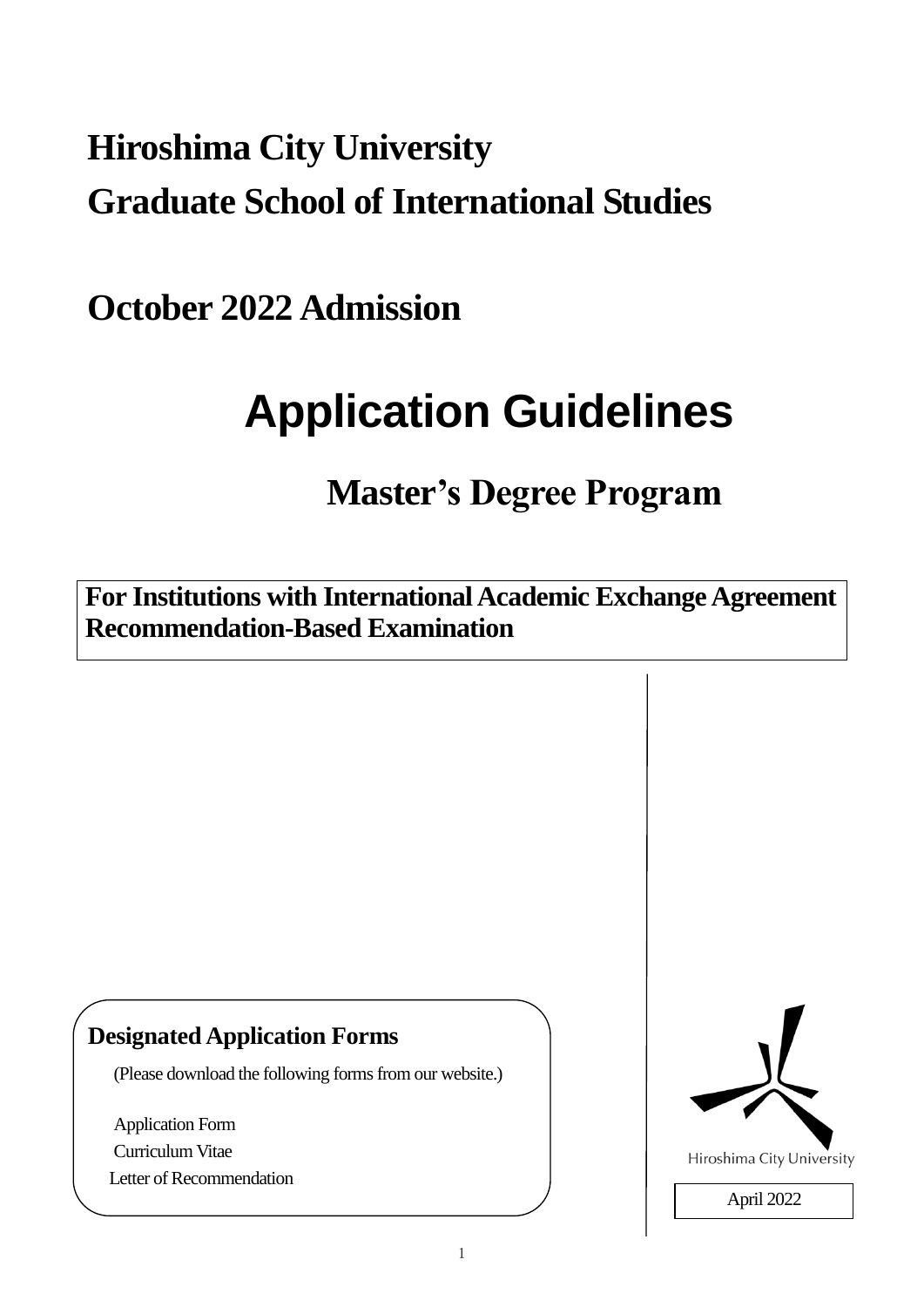#### **1. Admission Policy**

Hiroshima City University (HCU) develops professionals having sensitivity and passion toward seeking the truth, respecting diverse cultures and values, and wishing for lasting world peace. HCU also aims to train students to become professionals who have the ability to contribute to both the local and global communities, with a wide-ranging knowledge and solid expertise, as well as a strong sense of ethics.

For the purpose of nurturing such competent professionals, HCU seeks to admit :

- Persons who are well rounded and have a strong enthusiasm for learning.
- Persons who are intellectually curious, inquisitive, and eager to create and utilize new knowledge.
- Persons who wish to contribute positively to world peace and the development of local communities and the international community.

The Graduate School of International Studies seeks to admit:

- Persons who can try to investigate, objectively analyze the background and causes of the various issues both in the local and global communities, and propose a solution using a professional approach.
- Persons who can think about their expertise logically and persuasively for deepening thoughts and debate
- Persons who have the basic knowledge regarding the research field and the adequate language skills required for research, as well as the desire to deepen their professional knowledge and research skills for their future work
- Persons who wish to improve their skills and potentials through learning at this Graduate School

#### **2. Degrees Conferred**

The Master's Degree Programof Graduate School of International Studies confers "Master of Arts," "Master of Arts (International Studies)", or "Master of Arts (Peace Studies)", according to the research field and topics of the master thesis.

#### **3. Number of Applicants to Be Admitted**

| Department                                          | Enrollment | Number of applicants to be admitted |
|-----------------------------------------------------|------------|-------------------------------------|
| Graduate School of International Studies            | 15 persons | A Few                               |
| (Master Course Department of International Studies) |            |                                     |

#### **4. Application Qualifications**

Applicants must meet all the following requirements and must have graduated from an overseas university that has concluded an International Academic Exchange Agreement with Hiroshima City University ("partner institution") and have obtained a bachelor's degree, or be expected to graduate from a partner institution by September 30 2022.

- 1) A person who can obtain recommendations from two or more faculty members (including the Dean of the department or faculty) in the partner institution attended.
- 2) A person who has the ability to write the Master thesis in Japanese or English.
- \* Classes for the Master Degree Program will be conducted in Japanese. Regarding Peace Studies, however, students are allowed to obtain a master degree by taking classes conducted in English and writing a master thesis in English, if they wish.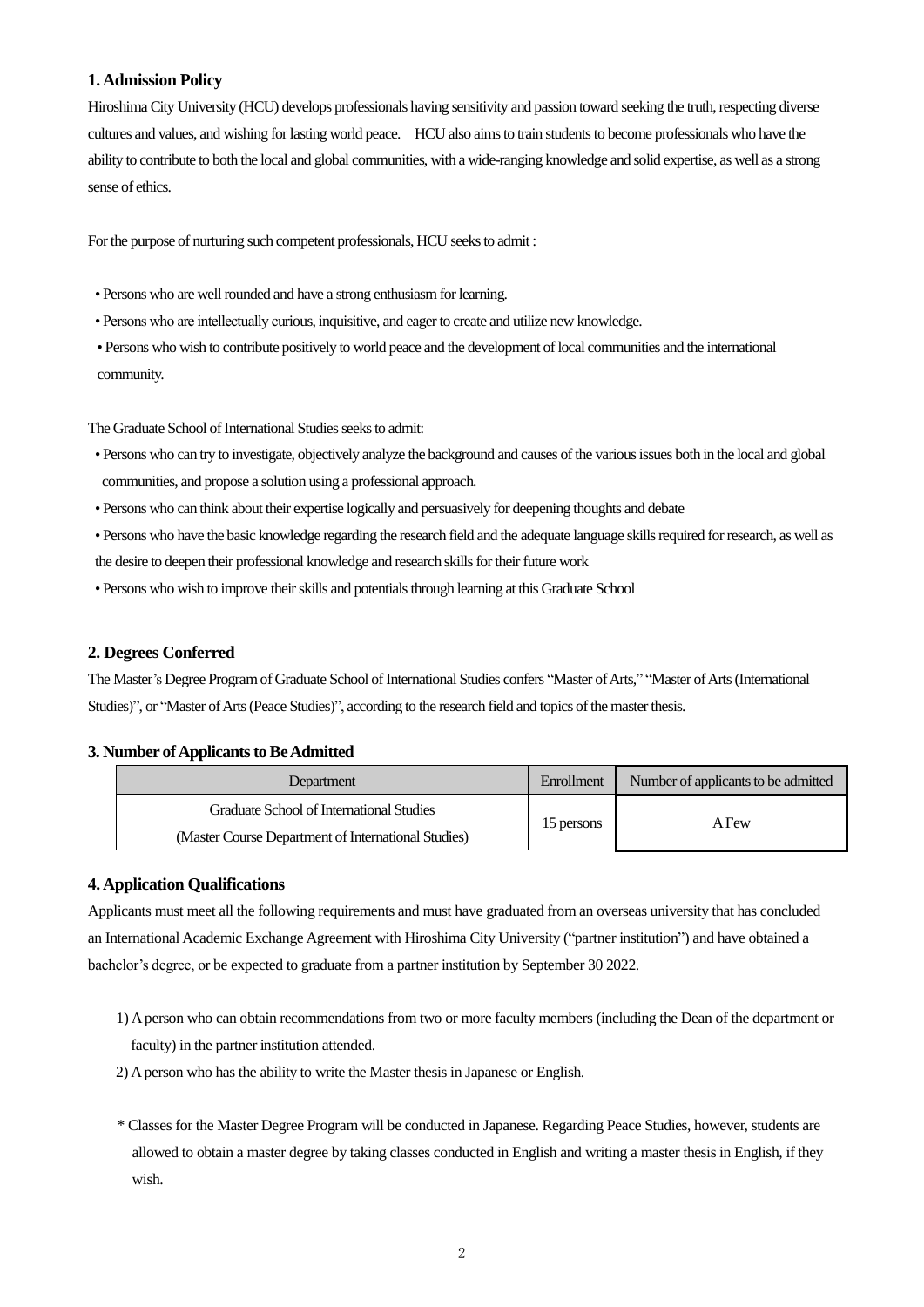#### **5. Application Procedures**

#### **(1) Prior Consultation**

Before applying, applicants need to seek consultation about their intended research themes froma faculty member they wish to work with. For details on faculty members and their research fields, please refer to the Hiroshima City University website. For seeking prior consultation, applicants are required to send an e-mail with the subject line "Prior Consultation for Partner University Recommendation-Based Entrance Exam (Master Course)" to the Admissions Office (nyushi@m.hiroshima-cu.ac.jp). The e-mail must include:(1) the name of the applicant, (2) the university in which he/she is enrolled or from which he/she graduated, and (3) the name of a faculty member he/she wishes to work with.

#### **(2) Application Period**

**May 6 (Fri) to 20 (Fri), 2022 (Must arrive by 5:00 p.m. JST on final day)**

#### **(3) Application Methods**

After consultation with a faculty member you wish to work with, please enclose all application documents in an envelope and submit it by mail to the Admissions Office by the deadline. Be sure to write in red **"Application Documents Enclosed for Partner University Recommendation-Based Entrance Exam"** on the envelope. After the deadline, the examination admission card will be sent to each applicant. If you do not receive the documents by the day immediately before the announcement of the results, please contact the Admissions Office.

- \* You are recommended to use Express Mail Service (EMS) to send the application documents to us.
- \* If you are an applicant who has graduated from a partner institution and are residing in Japan, please contact the Admissions Office concerning your application.

#### **(4) Exemption from Examination Fee**

Applicants who undergo entrance exams under the International Academic Exchange Agreement Program shall be exempt from the entrance examination fee.

#### **(5) Selection of either "Master'sThesis" or "Research Report"**

In this Graduate School, students can select either a "Master's Thesis" or a "Research Report", which is one requirement for graduation. In light of the diversification of needs regarding research and education carried out at graduate schools, this system aims to encourage not only highly academic research, but also the acquisition of Master's degrees aiming to improve their expert professional capabilities or acquire advanced education. This system is characterized by the following.

- A "Master's Thesis" aims to create a highly academic expert thesis. Conversely, a "Research Report" is for carrying out research with a specific topic set regarding an expert professional field.
- **If you would like to advance from the Master's Degree Program to the Doctoral Degree Program in this Graduate School, we recommend that you have a "Master's Thesis".**
- Make your selection for a "Master's Thesis" or "Research Report" when submitting your application documents. Select either one in the subscribed location on the "Entrance Application Form".
- If you would like to change your selection after entering the Graduate School, changes may be permitted, but this requires permission from your supervisor.
- \* When selecting either a "Master's Thesis" or "Research Report", **consult with your desired supervisor before making your application**.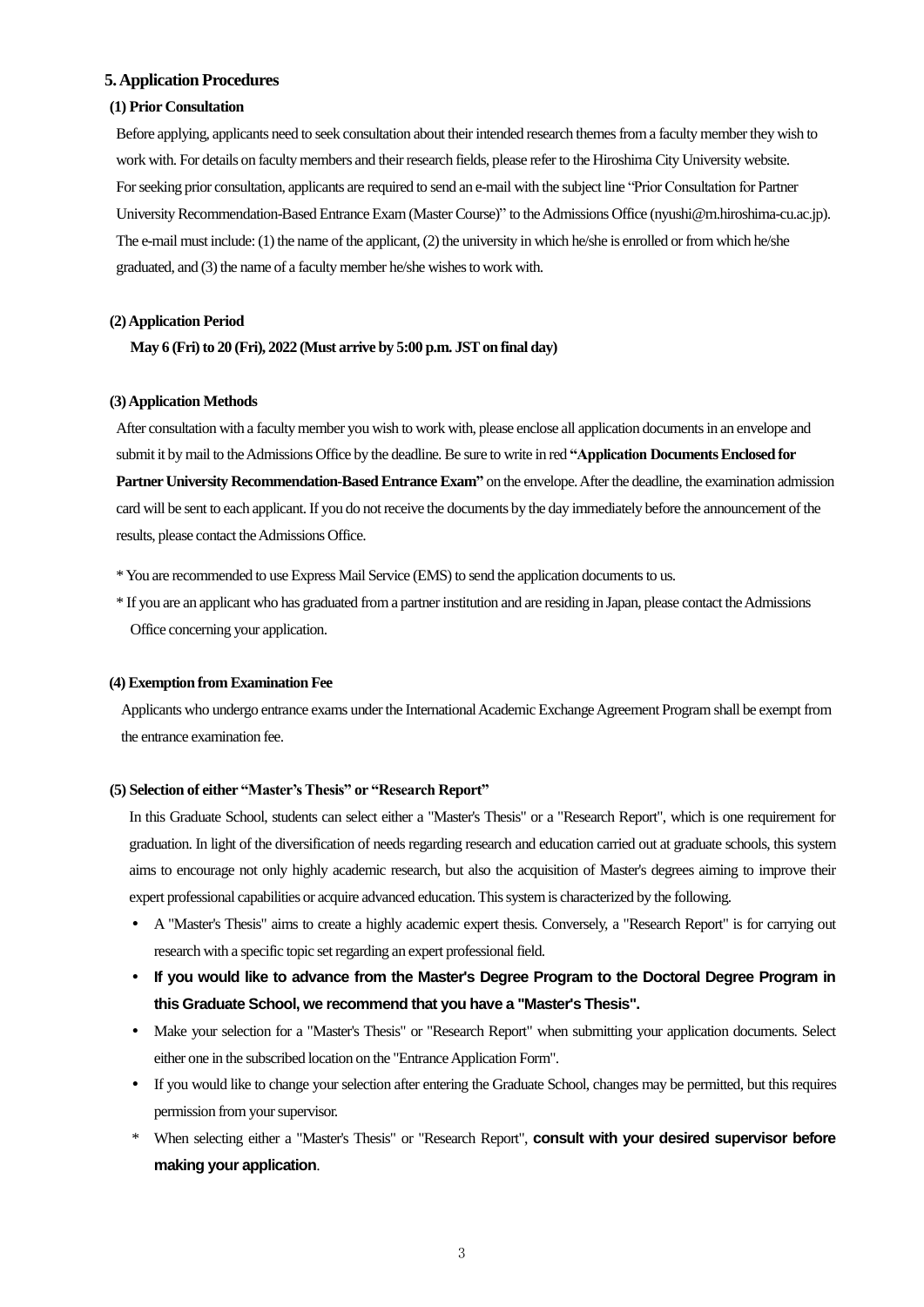#### **(6) Application SubmissionAddress and Inquiries Regarding Applications and Examinations**

Hiroshima City University Admissions Office

Address: 3-4-1 Ozuka-Higashi, Asa-Minami-ku, Hiroshima 731-3194, Japan

Phone: +81-82-830-1503 E-mail: nyushi@m.hiroshima-cu.ac.jp

| <b>Document to Submit</b> |                             | <b>Instructions</b>                                                                                   |  |  |
|---------------------------|-----------------------------|-------------------------------------------------------------------------------------------------------|--|--|
|                           | <b>Application Form</b>     | Please fill out the prescribed form.                                                                  |  |  |
| 1                         |                             | Affix a photograph in the space provided. (4 cm [L] x 3 cm [W], taken within 3 months before          |  |  |
|                           |                             | applying, no background, clearly displaying a frontal, hatless view of the upper part of the body)    |  |  |
| 2                         | Curriculum Vitae            | Please fill out the prescribed form.                                                                  |  |  |
|                           | Letter of                   | A University-designated form must be used. Sealed letters of recommendation must be submitted by      |  |  |
| 3                         | Recommendation              | two or more faculty members (including the head of the university department or faculty) in the       |  |  |
|                           |                             | partner institution attended                                                                          |  |  |
| 4                         | Academic Transcript         | An original academic transcript issued by the president or dean of the partner institution attended.  |  |  |
|                           | Certificate of              | Must be issued by the president or dean of the partner university attended.                           |  |  |
| 5                         | (Expected)                  | If there is any other certificate of the degree conferred, photocopies of such certificates should be |  |  |
|                           | Graduation                  | submitted.                                                                                            |  |  |
|                           |                             | Submit one of the following exam score certificates (copy is unacceptable). We accept only            |  |  |
|                           |                             | scores from these tests taken after April of 2020. Original documents will be enclosed and            |  |  |
|                           |                             | returned with the examination admission card.                                                         |  |  |
|                           | Proof of Japanese or        | $(1) TOEIC^{\circledR}$ (IP test also accepted)                                                       |  |  |
| 6                         | <b>English Language</b>     | $(2) TOEFL^{\circledR}$ (PBT or iBT)                                                                  |  |  |
|                           | Proficiency                 | $(3)$ IELTS <sup>"</sup> (Academic Module)                                                            |  |  |
|                           |                             | (4) Japanese Language Proficiency Test (JLPT)                                                         |  |  |
|                           |                             | (5) Examination for Japanese University Admission for International Students (be sure to take the     |  |  |
|                           |                             | "Japanese as a foreign language" subject)                                                             |  |  |
|                           | <b>Statement of Purpose</b> | Use Japanese or English. Write in detail the specific reason(s) you decided to apply, referring to    |  |  |
| 7                         |                             | matters you surveyed or researched with particular interest in your undergraduate research reports    |  |  |
|                           |                             | or graduation thesis. Also include a description of how you plan to research in the Master's Degree   |  |  |
|                           | <b>Research Proposal</b>    | Japanese should be in about 2,000 characters, or English should be in about 1,200<br>Program.         |  |  |
| 8                         |                             | words.                                                                                                |  |  |
|                           |                             | Also, if you have any reference materials (such as a graduation thesis), submit them as well.         |  |  |
|                           |                             | If a document is written in a language other than Japanese or English, be sure to attach its Japanese |  |  |
|                           |                             | or English abstract of it (about 2 A4-size pages)                                                     |  |  |

#### **(7) Application Documentation**

Notes: 1. Please download the forms for documents 1, 2 and 3 from our website.

#### **2. If a document in 3, 4 and 5 is written in a language other than Japanese or English, be sure to attach a Japanese or English translation of it.**

3. Inadequately completed application documents may not be accepted.

#### **(8) Other Important Pointsfor Application**

1) Inadequately completed application will not be accepted. Before submitting your documents, be sure to double check them.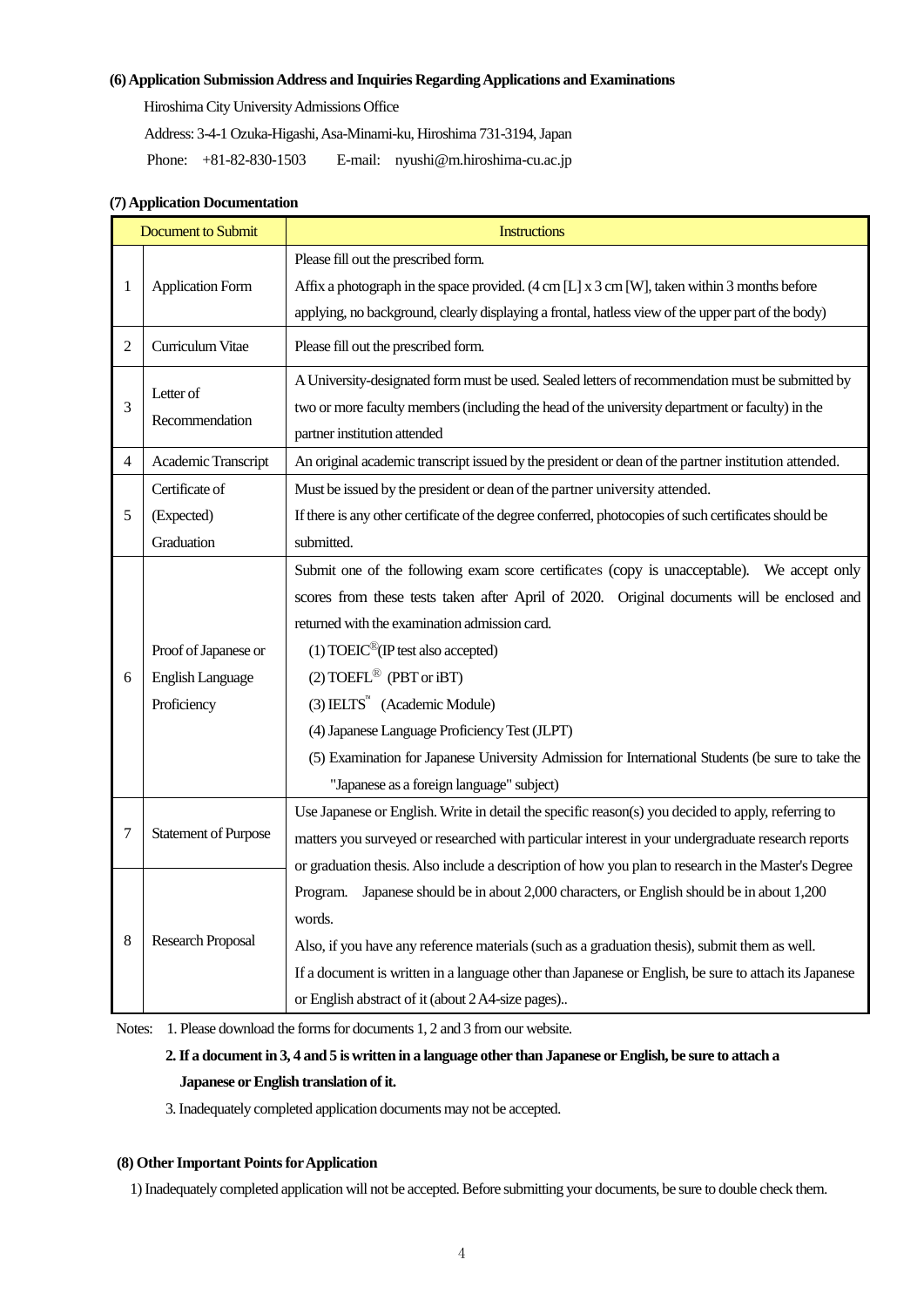- 2) No change can be made to application documents that have been submitted.
- 3) Submitted application documents shall not be returned.
- 4) Once granted, admission may be cancelled if it is determined that contents stated in the submitted documents differ from actual facts.

#### **(9) Handling of Personal Information**

Applicants' personal information contained in submitted application documents, such as name, date of birth and gender, will be used only for the purposes of selection for admission, announcement of results, enrollment procedures and research and surveys (for improving exams and research and analysis on application trends).

All personal information submitted will be managed properly by the university, and personal information ofsuccessful applicants will be used only for the purposes of academic affairs (school registration, guidance, etc.), and student support services (healthcare, scholarship, exemption from tuition fee, etc.). If personal information is handled by an outside company due to consignment of business activities, the university shall implement appropriate security measures in order to protect all personal information.

#### **6. Admission Criteria**

Research plans and other submitted documents are reviewed and evaluated comprehensively.

#### **7. Notification of Acceptance**

#### **10:00 a.m. (Japan Standard Time), June 29(Wed), 2022**

A notification of acceptance will be delivered to the successful applicants.

The application numbers of successful applicants will be posted on our website [\(https://www.hiroshima-cu.ac.jp/\)](https://www.hiroshima-cu.ac.jp/). Since this is reference information, please check for the official notification of acceptance letter, which is sent to successful applicants. Inquiries made by telephone, mail, or e-mail will not be answered.

#### **8. Enrollment Procedures**

#### **(1) Enrollment Period**

**July 5 (Tue) to 14 (Thu), 2022 to 5:00 p.m. (Japan Standard time)**

#### **(2) Enrollment Procedures**

- 1) Documents necessary for enrollment procedures, together with the notification of acceptance, will be sent directly to successful applicants.
- 2) Please enclose all documents to be submitted in an envelope and send it by mail by the deadline mentioned above. Be sure to write in red **"Enrollment Procedure Documents Enclosed"** on the envelope.
	- \*The use of Express Mail Service (EMS) is recommended.
- 3) After completing the enrollment procedures, an admission letter will be sent to all accepted applicants.

#### **(3) Documents to Submit**

- 1) Written Pledge (University-designated form)
- 2) Guarantee of Support(University-designated form)
- 3) Photograph x 1 (4 cm [L] x 3 cm [W], taken within 3 months before applying, no background, clearly displaying a frontal, hatless viewof the upper part of the body) Please write the name of the Graduate School and your name on the back of the photograph.